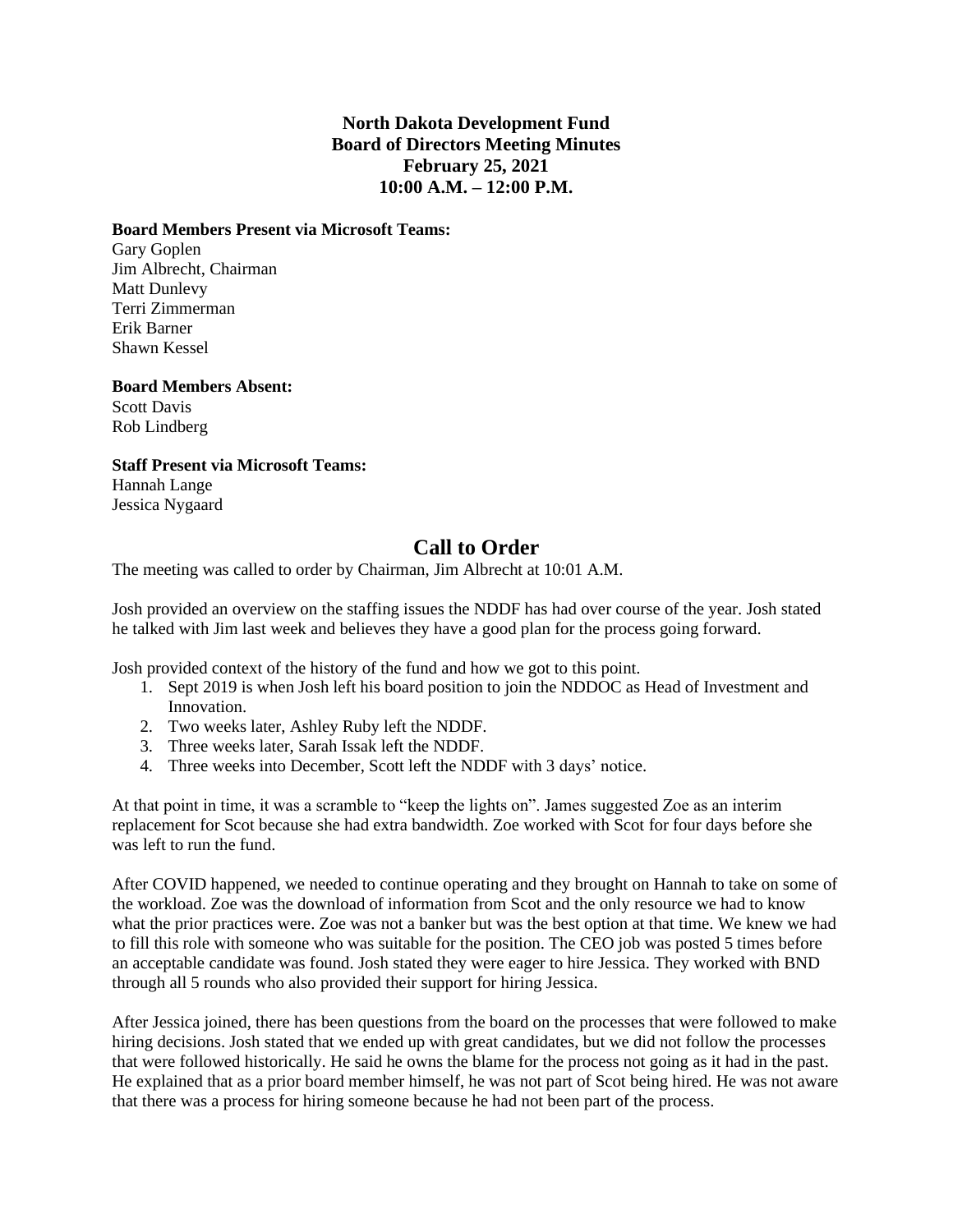Going forward, the staff will coordinate with the board for their input on future candidates. The board is stronger than its ever been and we want to utilize the resources we have.

Jim thanked Josh for providing the history of how we got here. He stated that there are only four board members who have a history on the board longer than 2 years, so we do not have a good way of knowing how things were done in the past. Jim explained that this puts Hannah and Jessica at a disadvantage. Josh and Shawn also face some challenges because they have information coming from the Board, the Governor, and Commerce as a whole. He added that this is why we have bylaws and century code to help us through times like this.

Erik provided that there is no formal onboarding process for board members. He suggested creating a process for bringing new members in that educates them on board practices and the evolution of the board and staff members.

Jim appreciated the point Erik made and suggested Josh and Shawn take that and form the practices.

Erik asked about how many people are currently working with the NDDF and if there are any people or skills that are missing.

Josh explained there are three roles. There used to be four roles with two people filling essentially the same function. We decided that we could combine them into a new role that focuses on non-traditional bank financing. With this change, there is the role of CEO, Venture Financing Manager, and an analyst role. We are currently working on filling the Venture Financing Manager position. Josh also explained that we are in the process of hiring someone to fill his old role who will work more on strategy.

### **Gary joined the meeting at 10:14 am**

## **Approval of Minutes**

Jim brought up a concern he had with the minutes. Gary had stated the job requirement had been amended to \$100k. After the meeting, the staff investigated this and found that a decision had not been made to amend this requirement. Gary had also reached out to Dean Reese on this issue and he also confirmed the change had not been made.

A motion was made by Gary Goplen to amend the February 11, 2021 board meeting minutes to portray \$40,000 per job rather than \$100,000. With a second from Erik Barner, the motion carried unanimously.

# **Approval of 2019-2020 Audit**

There was no discussion on the audit.

A motion was made by Matt Dunlevy to approve the 2019-2021 financial audit prepared by Eide Bailly. With a second from Terri Zimmerman, the motion carried unanimously.

## **Financial Report**

Jim explained that as far back as he can remember, the board has always been provided the financial details so the members could interrogate what was provided in the summary by the staff. Hannah added the details from last month to the folder for everyone to review. Gary agreed that the details should be provided each month.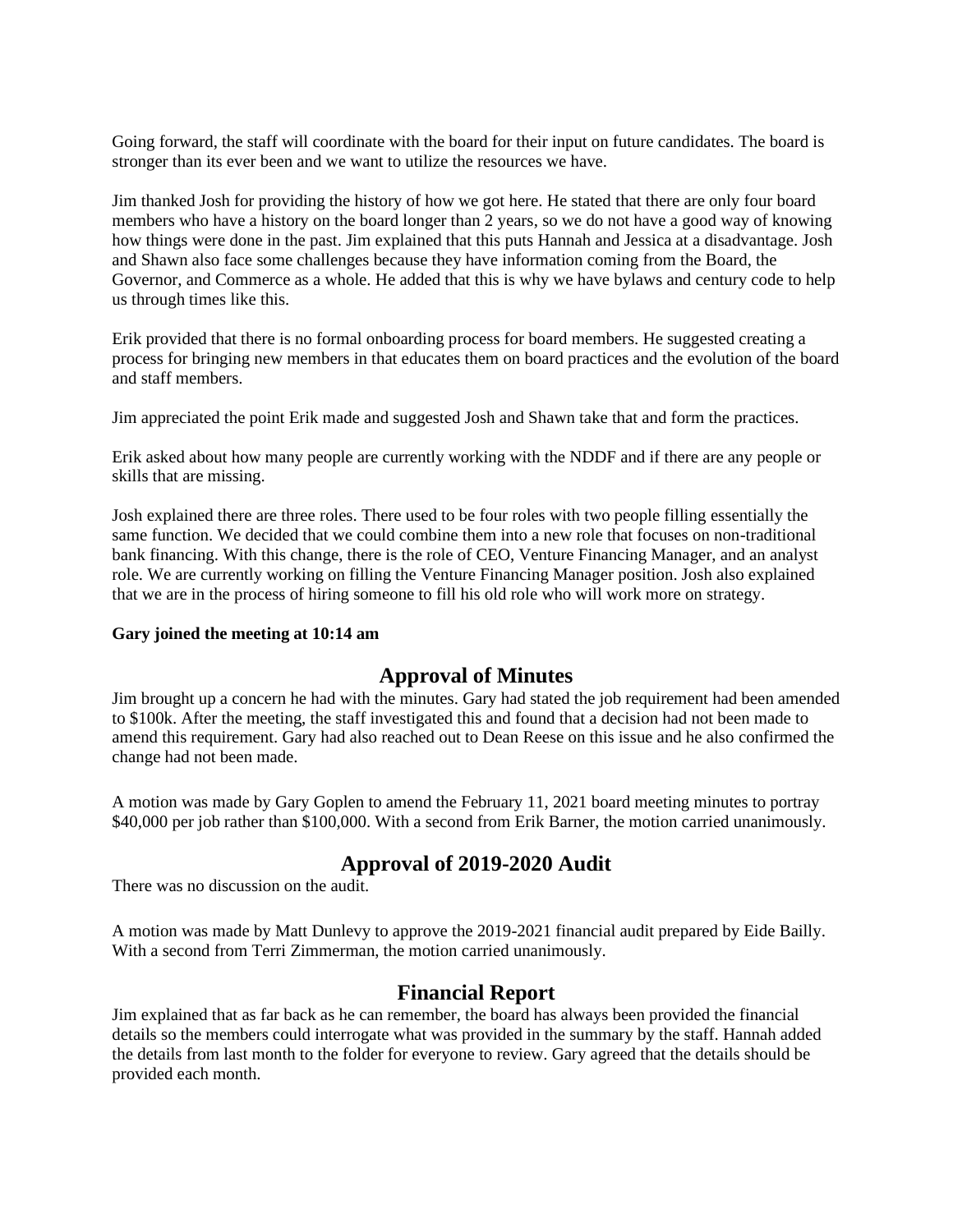Jessica stated that we will provide the details each month going forward.

Jim added that the board would like to see the information related to each company in regard to reserves and other key information.

# **Early Venture Microloan Program**

Hannah provided a brief overview of the Early Venture Microloan program. This program is through the FMEDC and is very similar to the StartupGF program that we recently voted to terminate our participation in. We have only approved one loan so far since the program began in November of 2019; the company did not elect to take the NDDF funds. Hannah had a conversation with John at the FMEDC and he was okay with the NDDF declining to participate. He stated that he is okay with just communicating that the NDDF is a resource available to ND companies. He will continue to help companies apply for our programs. His only concern was having to change the information on their materials.

The staff recommends that we terminate our participation in the program.

Erik asked if there is a micro loan program within the NDDF for the entire state. Hannah stated there is not. Jim provided that GF had set up a model that other cities could replicate but they did not. Erik agreed that it does not make sense to only provide this program in a few communities.

**Motion:** A motion was made by Erik Barner to terminate the NDDF participation in the GFMEDC Early Venture Microloan Program. A second was provided by Gary Goplen. The motion carried unanimously.

# **Venture Financing Manager Position**

Jessica explained that we want to keep the board informed on what is going on as far as staffing outside of the CEO position. She explained we did post Zoe's old role of Venture Financing Manager on Feb 8<sup>th</sup> and closed it on the  $16<sup>th</sup>$ . We have extended an offer and are waiting to hear back.

Terri expressed her confusion. She thought Zoe was the CEO. Jessica explained that Zoe was hired as Venture Financing Manager but that she had to have the CEO title because of century code. She was essentially holding two positions. Jessica was brought on an as Lead Finance Manager because Zoe was still in the Interim Role.

Josh explained that Zoe was not intended to be in the interim role long term. Due to the circumstances, she never actually served in the Venture Finance Manager role. The role that we are filling is really a new role because it has not been filled before, at least in an acting sense.

Gary asked what Josh's current role is. Josh explained he is currently the ED&F director. He moved up a level from his former position and is now one of the department heads. He is a level removed from the NDDF than where he used to be.

Erik asked if we are focused on early stage or late stage companies. Josh said it is both. We serve as a gap financer. This can be for large companies where the banks just won't take that much risk, or for very early companies. We are usually the most flexible lender at the table. We never want to compete with private sector banks.

Erik clarified his question. He was referencing the underwriting process. He wanted to know if the staff understood that evaluating an early stage vs late stage company is different. Josh stated that this the main reason for the bifurcation of the roles.